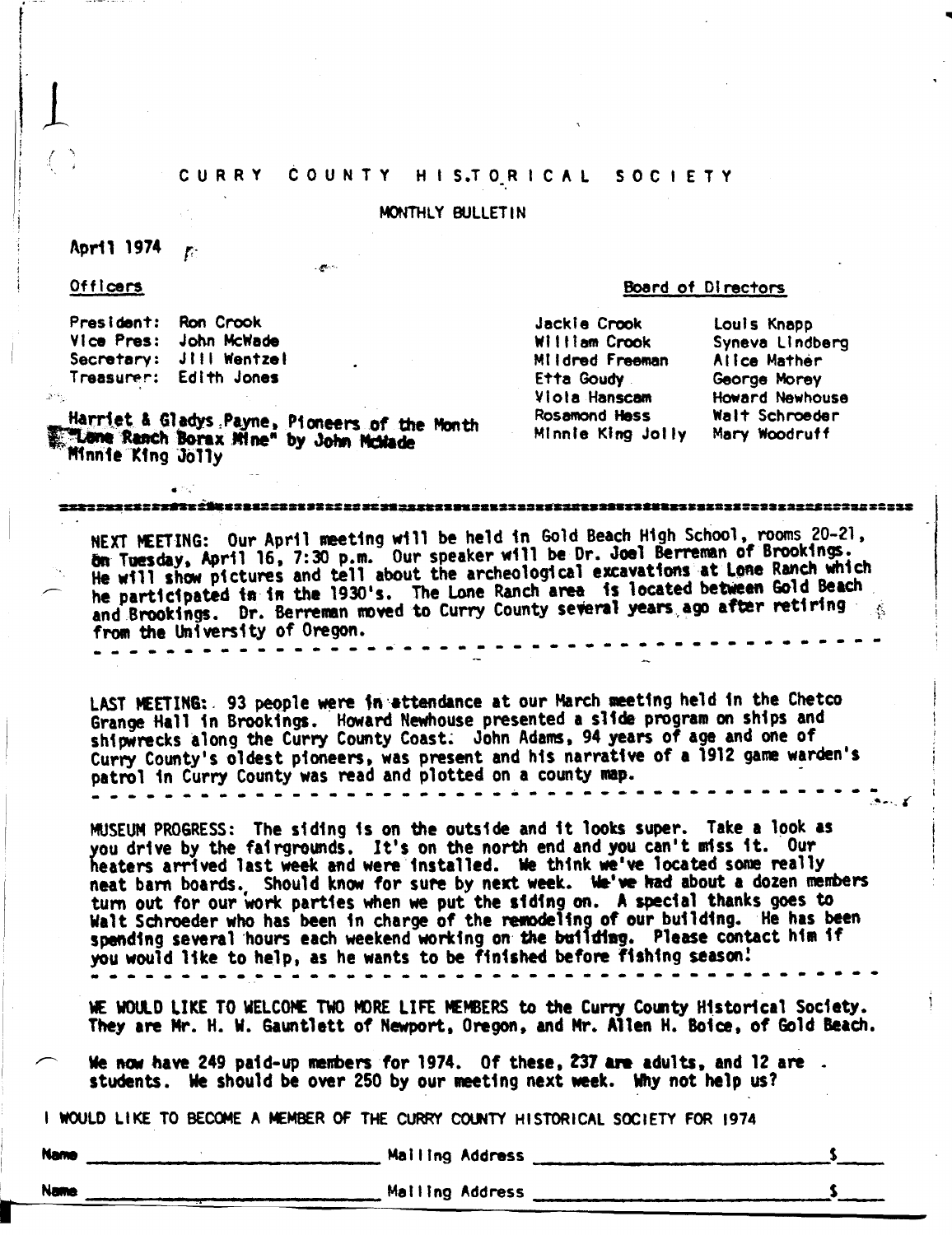#### MINNIE KING JOLLY - Continued

Minnie moved back to Curry County in 1955 exactly 50 years to the day after leaving Curry County.

Minnie was very interested in history and had a collection of materials that could provide data for several books. She was a member of the Board of the Curry County Historical Society, and was also active in the Coos-Curry Pioneer Historical Society. Port Orford Chamber of Commerce, Jetty Jubilee Celebration Committee, and several other organizations. She was the committe chairman for the re-publication of the Dodge History.

We all feel a loss with Minnie's passing.

#### LONE RANCH BORAX MINE

#### By John McNade

Southern Curry County's Lone Ranch Creek held high hopes for early day prospectors. It was not gold but borate of lime that promised great wealth. In 1857, John Cresswell took up a homestead on the bench land just south of Cape Ferrello near the mouth of Lone Ranch Creek. Here he raised sheep and cattle as a means of livelihood and cut timber from the adjacent hills for his building needs.

It was Cresswell who noted a white, chalky substance which outcropped along the creek. Housewives found it excellent for polishing silver, and boat builders and carpenters used it as a substitute for chalk. Someone sent a sample of the material to the California Academy of Science in 1872 where Dr. Silliman pronounced it a new mineral. He named it "priceite" after Thomas Price, a well-known San Francisco metallurgist.

Actually, it is the same material as the borate of lime mined commercially in Turkey and called "pandermite." The Oregon priceite is found in areas of serpentine rock and comes in hard snow white nodules varying in size from a pea to 500 pounds or more. Upon being exposed to the weather, it breaks down rapidly to a powder. It is therefore a miracle that it was ever discovered in Oregon's wet coastal climate.

No particular significance was attached to this borate at the time of its identification, but in 1890 an Englishman named Fleming came across the record of the assay, took a mineral option on the ranch and opened up the deposit. He later allowed the options to lapse and the Pacific Coast Borax Company purchased the 1056 acre ranch. They proceeded with the development of the mine and began shipments in 1891. From the tunnels, which faced a little bay and were only a few yards above the high tide line, the ore was mined and temporarily stored in a large shed. It was then lowered to a barge through a wooden chute, towed a mile out to sea and transferred to a coastal steamer bound for the refinery at San Francisco. The first shipment was made on the steamer "NEWSBOY" in 1890. A large rock, just north of the mouth of Lone Ranch Creek bears the marks of the spar and heel boom used in the loading operation.

In an area decidedly remote at the time, the mining operations were entrusted to contractors or leascholders. Each would be assigned a small tract of perhaps two or three acres. Miners were paid according to their production.